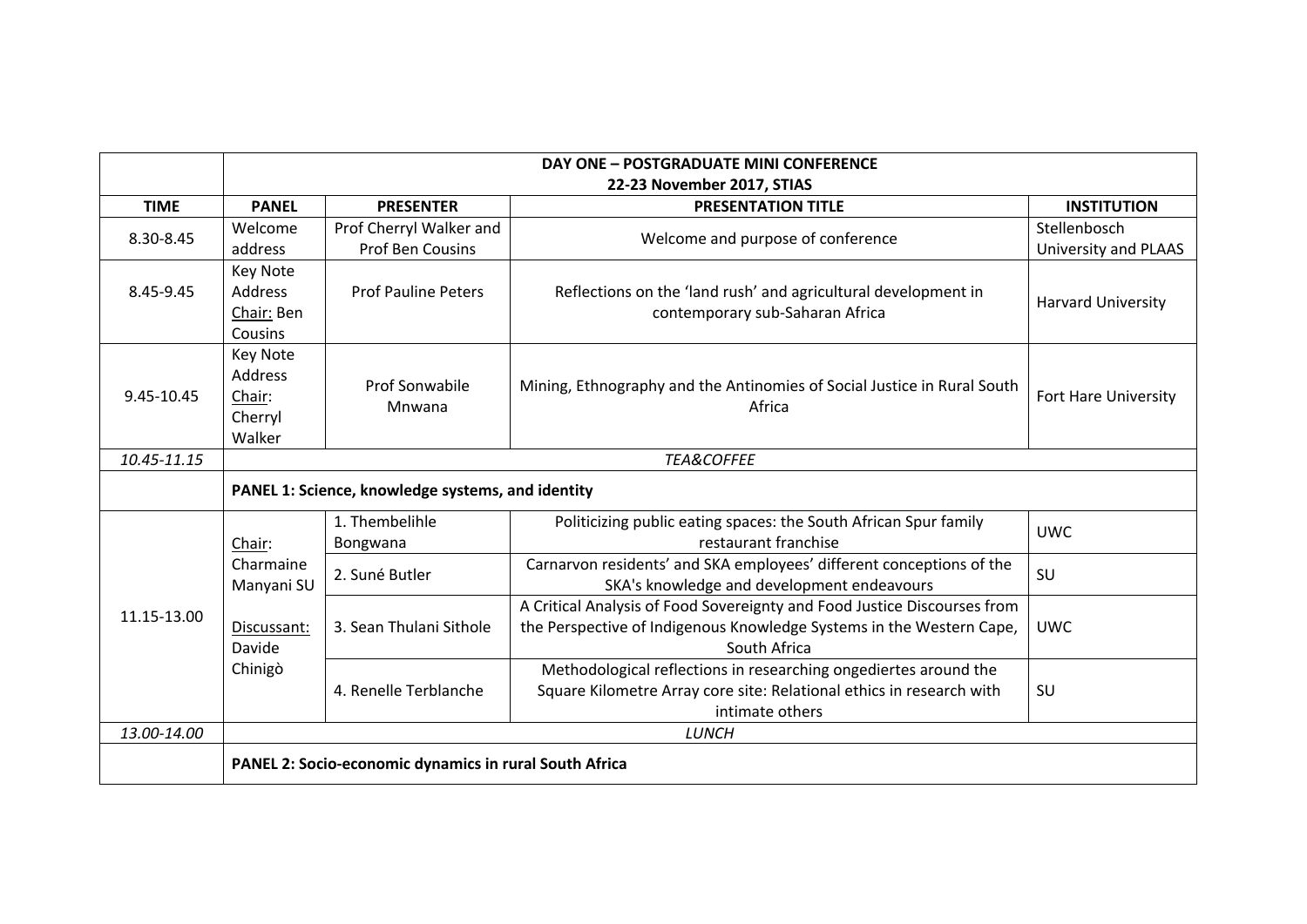| 14.00-15.45 | Chair:<br>Mngobi                                                           | 1. Caroline Poole               | Political leadership as deterrent to social cohesion in deep rural Karoo<br>towns                                                            | SU           |
|-------------|----------------------------------------------------------------------------|---------------------------------|----------------------------------------------------------------------------------------------------------------------------------------------|--------------|
|             | Ngubane<br><b>PLAAS</b>                                                    | 2. Sebeka Richard<br>Plaatjie   | Local Economic Development and the search for the local, locales and<br>development in South Africa?                                         | <b>UNISA</b> |
|             | Discussant:                                                                | 3. Nkanyiso Gumede              | The impact of large-scale agricultural investments on the livelihoods<br>and land rights of the people in the communal areas of South Africa | <b>PLAAS</b> |
|             | Michela<br>Marcatelli                                                      | 4. Kylie Bolton                 | Shadows on the walls: representations of heritage during times of<br>burgeoning development in Carnarvon                                     | SU           |
| 15.45-16.15 | <b>TEA &amp; COFFEE</b>                                                    |                                 |                                                                                                                                              |              |
|             | PANEL 3: Commercialisation, rural accumulation and sustainable development |                                 |                                                                                                                                              |              |
| 16.15-18.00 | Chair:                                                                     | 1. MarieFrance Baron<br>Bonajee | Smallholder integration into broiler value chains in Zimbabwe post land<br>reform - preliminary findings                                     | <b>PLAAS</b> |
|             | <b>Wesley Bell</b><br><b>UCT</b>                                           | 2. Niell Schoeman               | Fluid Entanglements: Assembling the Histories and Futures of Water via<br>Infrastructure in Prince Albert, South Africa                      | SU           |
|             | Discussant:                                                                | 3. Alex Dubb                    | South Africa's grain-livestock complex: accumulation and the food<br>system                                                                  | <b>PLAAS</b> |
|             | <b>Ben Cousins</b>                                                         | 4. Natasha Solari               | Fishing for answers: an exploration of the interaction between women<br>and the "blue economy" from small-scale fishing communities          | SU           |
| 19.00-21.00 | <b>BRAAI AND SOCIAL: STIAS</b>                                             |                                 |                                                                                                                                              |              |

|             | DAY TWO: 23 November 2017, STIAS                       |                         |                                                                                                                                                                                                                             |                    |
|-------------|--------------------------------------------------------|-------------------------|-----------------------------------------------------------------------------------------------------------------------------------------------------------------------------------------------------------------------------|--------------------|
| <b>TIME</b> | <b>PANEL</b>                                           | <b>PRESENTERS</b>       | <b>PRESENTATION TITLE</b>                                                                                                                                                                                                   | <b>INSTITUTION</b> |
|             | <b>PANEL 4: Policies and practices of conservation</b> |                         |                                                                                                                                                                                                                             |                    |
| 9.00-10.45  | Chair:<br>Monene<br>Mogashoa<br>SU                     | 1. Charmaine<br>Manyani | From Livestock to Game Farming: An exploration of farmers'<br>understandings of land use changes, sustainable agriculture and<br>biodiversity conservation in the Ubuntu Local Municipality, Northern Cape,<br>South Africa | -SU                |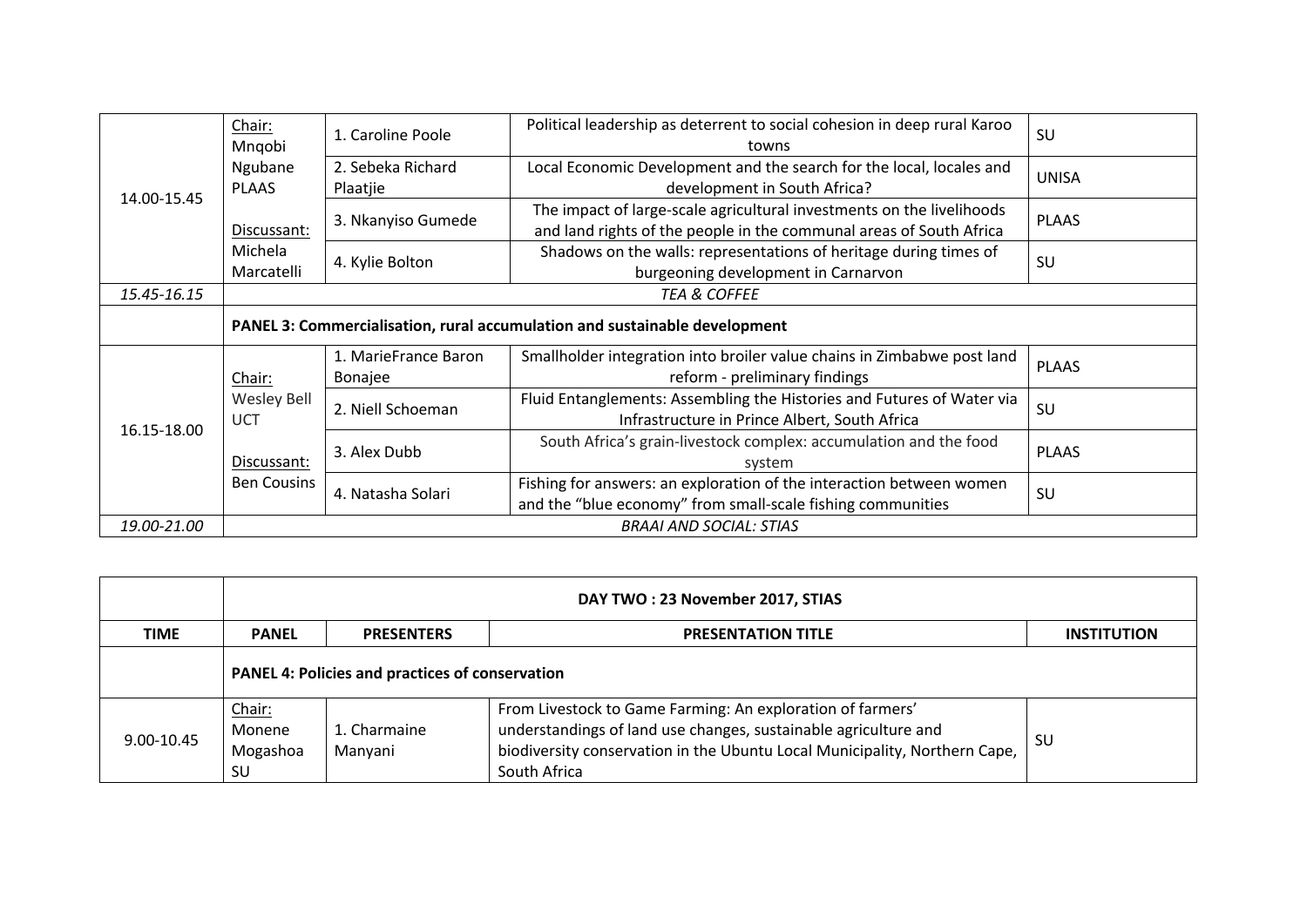|             |                                                 | 2. Olli Hvarinen           | The long-term (1984-2017) effect of converting from livestock farming to<br>wildlife conservation on the major vegetation types of the Asante Sane                                                          | <b>UCT</b>   |
|-------------|-------------------------------------------------|----------------------------|-------------------------------------------------------------------------------------------------------------------------------------------------------------------------------------------------------------|--------------|
|             | Discussant:<br>Timm<br>Hoffman                  |                            | Game Reserve in the Eastern Cape                                                                                                                                                                            |              |
|             |                                                 | 3. Mazwi Dlamini           | Factors influencing the adoption and non adoption of Conservation<br>Agriculture technologies and its implications to livelihoods and food<br>security adaptation in Bergville, Kwazulu-Natal, South Africa | <b>PLAAS</b> |
|             |                                                 | 4. Dayni Sanderson         | Exploring perceptions of conservation and nature spaces in a case study of<br>the Camdeboo National Park                                                                                                    | SU           |
| 10.45-11.15 |                                                 |                            | <b>TEA&amp;COFFEE</b>                                                                                                                                                                                       |              |
|             | <b>PANEL 5: Land, farming and its meanings</b>  |                            |                                                                                                                                                                                                             |              |
| 11.15-13.00 | Chair:<br>Renelle                               | 1. Wesley Bell             | Land degradation assessment in Namaqualand: Developing the approach<br>and creating a regional land degradation map.                                                                                        | <b>UCT</b>   |
|             | Terblanche<br>SU                                | 2. Marike van der<br>Merwe | Commercial farmers and the SKA telescope: An exploration of the effect of<br>the SKA telescope and land acquisition on Karoo farmer's perceptions of<br>identity and land in the Carnarvon area             | SU           |
|             |                                                 | 3. Michael Malinga         | The Socio-Economic and Cultural Value of Indigenous goats in Msinga                                                                                                                                         | <b>PLAAS</b> |
|             | Discussant:<br><b>Desiree</b><br>Lewis          | 4. Monene<br>Mogashoa      | Understandings of land and its 'multiple meanings' in South Africa's land<br>restitution programme: A case study of the Sydney-on-Vaal land claim in<br>Northern Cape Province                              | SU           |
| 13.00-14.00 | LUNCH                                           |                            |                                                                                                                                                                                                             |              |
|             | PANEL 6: Work, identity, and food               |                            |                                                                                                                                                                                                             |              |
| 14.00-15.45 | Chair: Sean<br>Thulani<br>Sithole<br><b>UWC</b> | 1. Tumi Malope             | Sustainable Economic Development through Wind Energy Farms: The Case<br>of Loeriesfontein, Northern Cape                                                                                                    | SU           |
|             |                                                 | 2. Haidee Swanby           | For the love of food: Visceral accounts from food sovereignty<br>entrepreneur/activists in Cape Town                                                                                                        | <b>UWC</b>   |
|             |                                                 | 3. Zuki Zantsi             | Women scientist's career experiences in astronomy, at the SKA and the<br>SALT in the Northern Cape                                                                                                          | SU           |